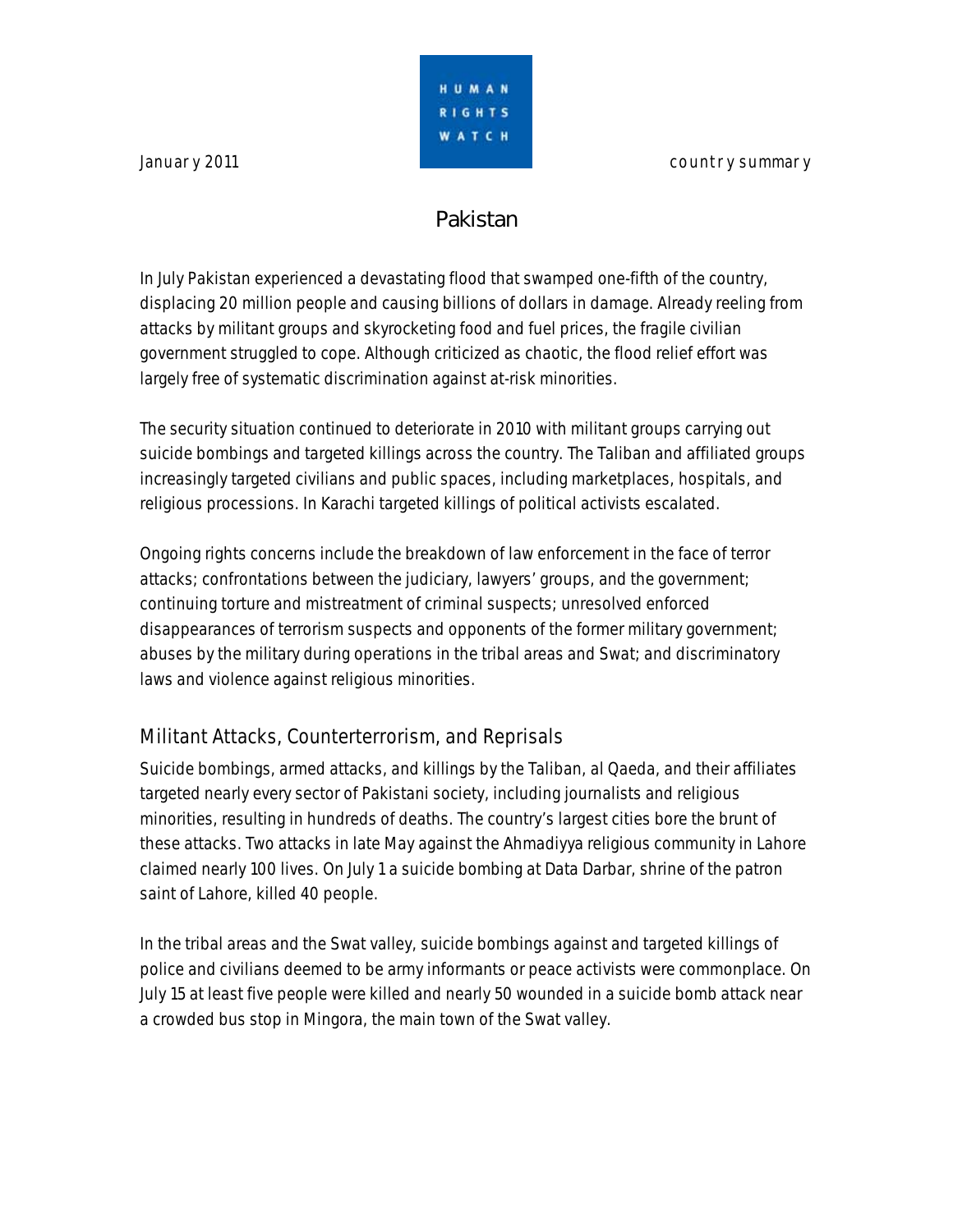Security forces routinely violated basic rights in the course of counterterrorism operations. Suspects were frequently detained without charge or convicted without a fair trial. Credible reports emerged that a few thousand suspected members of al Qaeda, the Taliban, and other armed groups were rounded up in a country-wide crackdown that began in 2009 in Swat and the Federally Administered Tribal Areas, but few were prosecuted before the courts. The army repeatedly refused to allow lawyers, relatives, independent monitors, and humanitarian agency staff access to persons detained in the course of military operations.

Since the military regained control of Swat in September 2009, Taliban-perpetrated abuses such as public floggings and hangings have mostly ended. Despite this, Human Rights Watch continued to receive credible reports of military and police abuses in the district, including summary executions, arbitrary detention, forced evictions, and house demolitions. Human Rights Watch investigated some of these allegations and documented scores of executions. Army chief Gen. Ashfaq Parvez Kayani promised to investigate a video allegedly documenting soldiers executing a group of men and boys in Swat. At this writing, however, no perpetrators have been held accountable for the killings.

Abuses by Pakistani police, including cases of extrajudicial killing, also continued to be reported throughout the country in 2010.

Aerial drone strikes by the United States on suspected members of al Qaeda and the Taliban near Pakistan's border with Afghanistan escalated in 2010. As of October 15, 2010, 87 strikes had been reported, many more than in any other previous year. These strikes were accompanied by persistent claims of large numbers of civilian casualties but lack of access to the conflict areas has prevented independent verification.

In July the federal government presented amendments to anti-terrorism laws to the Senate (upper house of Parliament) that would enable authorities to place suspects under precharge detention for 90 days without judicial review or the right to bail. Confessions made before the police or military would be deemed admissible as evidence despite evidence that torture is routine. At this writing the amendments remain before the Senate.

#### Balochistan

A package of reforms aimed at improving provincial autonomy and providing redress for ethnic Baloch grievances was passed by Parliament in 2010. But civilian authorities struggled to implement the reforms as conditions markedly deteriorated in Balochistan. Armed groups launched several attacks against security forces in the province. Pakistan's military publicly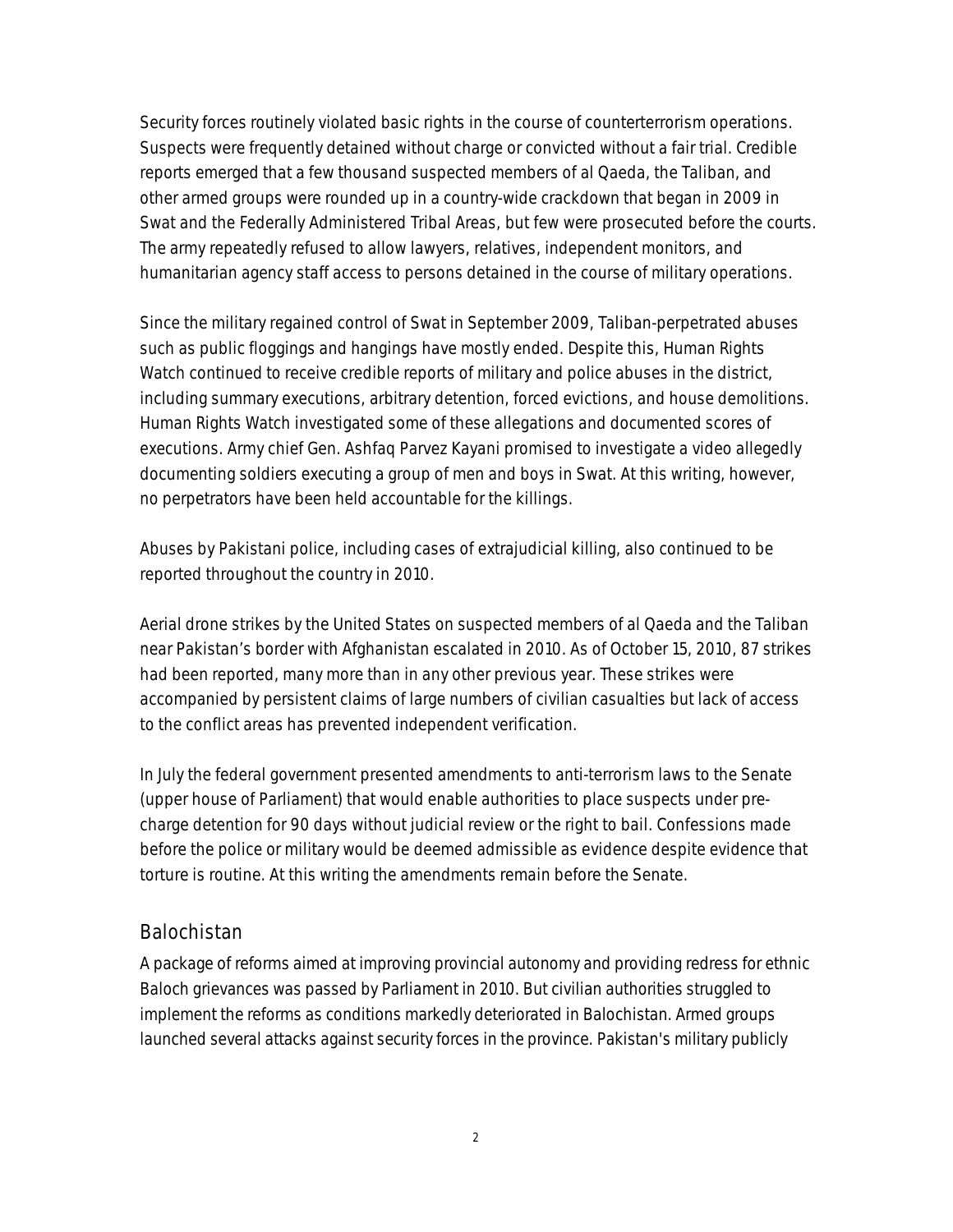resisted government reconciliation efforts and attempts to locate ethnic Baloch "disappeared" during Gen. Pervez Musharraf's military rule, a key source of continued tension.

As documented by Human Rights Watch, Pakistan forces continued to be implicated in the enforced disappearance of suspected ethnic Baloch militants. Militant groups increased attacks against non-Baloch civilians, teachers, and education facilities. At least nine education personnel were killed between January and October 2010. Many teachers, particularly ethnic Punjabis, Shia Muslims, and other targeted minorities, sought transfers out of fear for their safety.

## Legal Reforms and the Judiciary

In April parliament unanimously passed the 18th Amendment to the Constitution, limiting presidential power and giving parliament, the prime minister, the judiciary, and provincial governments greater autonomy. Politicians and civil society groups hailed the amendment as an important step in restoring Pakistan's parliamentary system of democracy. The Supreme Court sparked a confrontation with parliament by voluntarily agreeing to hear legal challenges to parts of the amendment, including those dealing with mechanisms for judicial appointments.

In June Pakistan ratified the International Covenant on Civil and Political Rights and the Convention Against Torture. However, Pakistan made its ratification contingent on a number of broad and vaguely defined reservations, including excluding "anything repugnant" to the Constitution of Pakistan.

Relations between the judiciary and some of its erstwhile allies in the "Lawyer's Movement," which helped restore Chief Justice Iftikhar Mohammad Chaudhry to office in 2009, deteriorated markedly during the year. In October lawyers attempted to physically attack the chief justice of the Lahore High Court in his chambers. The following day provincial police permitted into the court premises by the Lahore chief justice beat and arrested some 100 lawyers and charged them under Pakistan's Anti-Terrorism Act.

In October Asma Jahangir, a highly regarded human rights activist and former UN rapporteur was elected the first woman president of the Supreme Court Bar Association, the country's most prominent forum for lawyers. Jahangir emphasized the need to create professional distance between lawyers and the judges they helped restore to office in 2009.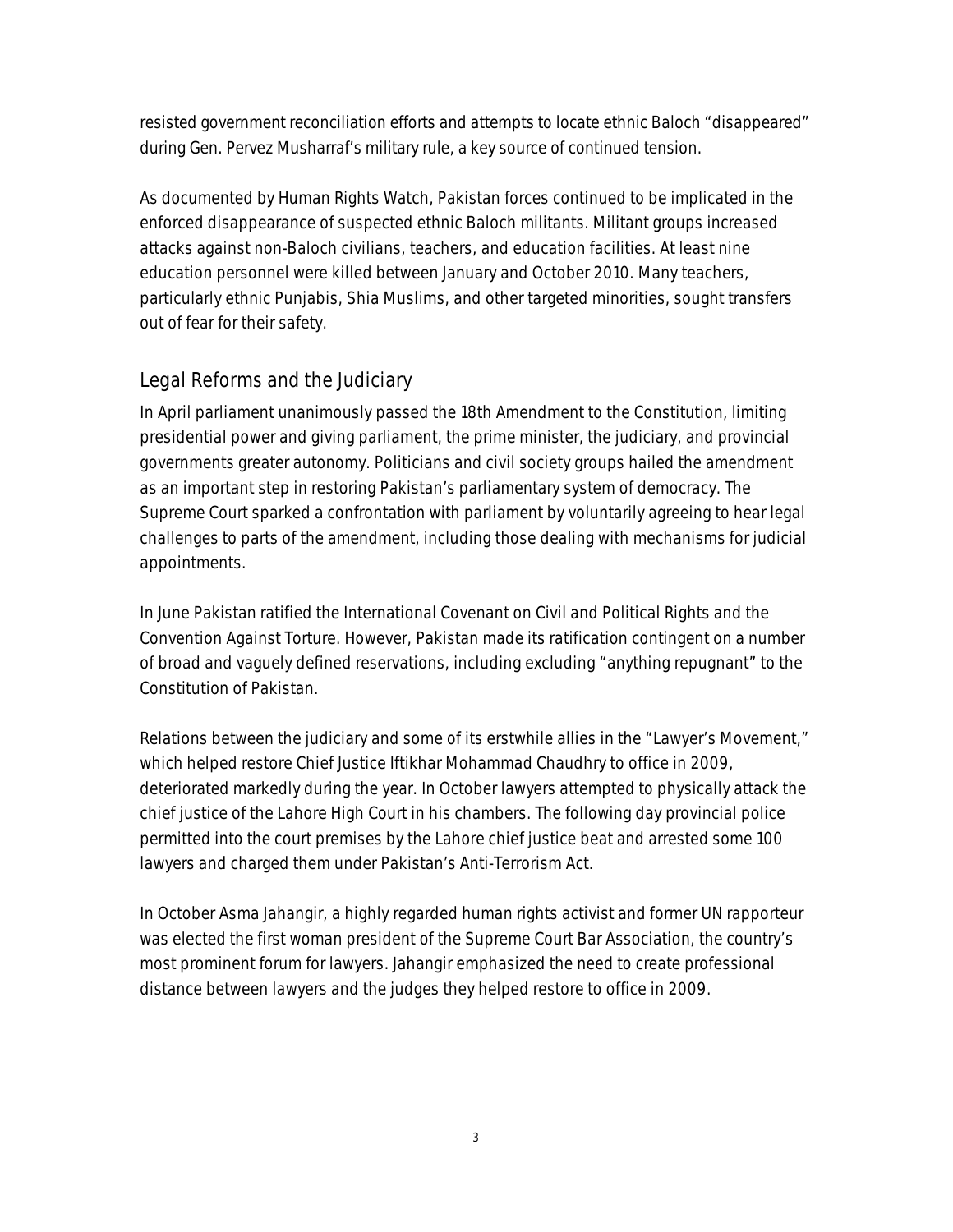### Treatment of Minorities and Women

Violence and mistreatment of women and girls, including rape, domestic violence, and forced marriage, remain serious problems. The Domestic Violence (Prevention and Protection) Bill, unanimously passed by the National Assembly in August 2009, lapsed after the Senate failed to pass it within three months as required under Pakistan's constitution.

On November 7, 2010, Aasia Bibi, a Christian from Punjab province, became the first woman in the country's history to be sentenced to death for blasphemy. The sentence was greeted with international and domestic condemnation amid renewed calls by rights groups for repeal of Pakistan's infamous blasphemy laws.

In 2010 Ahmadis continued to be the primary target for prosecutions under various provisions of the blasphemy laws across Pakistan. Islamist armed groups also targeted them for attack. On May 28, militants attacked two Ahmadiyya mosques in Lahore, killing 94 people and injuring well over a hundred. Three days later, unidentified gunmen attacked Lahore's Jinnah Hospital where victims and one of the alleged attackers were under treatment. A Taliban statement "congratulated" Pakistanis for the attacks, calling people from the Ahmadiyya and Shia communities "the enemies of Islam and common people."

#### Media Freedom

Pakistan's media remained a vocal critic of the government and experienced less interference from the elected government than in previous years. However, the media rarely reported on human rights abuses by the military in counterterrorism operations.

As in previous years, journalists known to be critical of the military continued to be harassed, threatened, and mistreated by military-controlled intelligence agencies. On April 12, shots were fired at the house of journalist Kamran Shafi, a vocal critic of the armed forces and their influence over the state. In September investigative journalist Umar Cheema, who had reported critically on civilian and military authorities in 2010, was abducted, tortured, and then dumped 120 kilometers from his residence in Islamabad. Cheema alleged his abductors were from one of Pakistan's secret intelligence agencies.

Throughout 2010 the Taliban and other armed groups threatened media outlets over their coverage, a practice documented by Human Rights Watch in 2009, and a number of journalists were killed in the tribal areas and Khyber Pakhtunkhwa province. On April 19 reporter Azmat Ali Bangash was killed in a suicide bombing in Orakzai tribal agency while reporting on food delivery at a displaced persons camp. On July 28, grenade attacks on the homes of journalist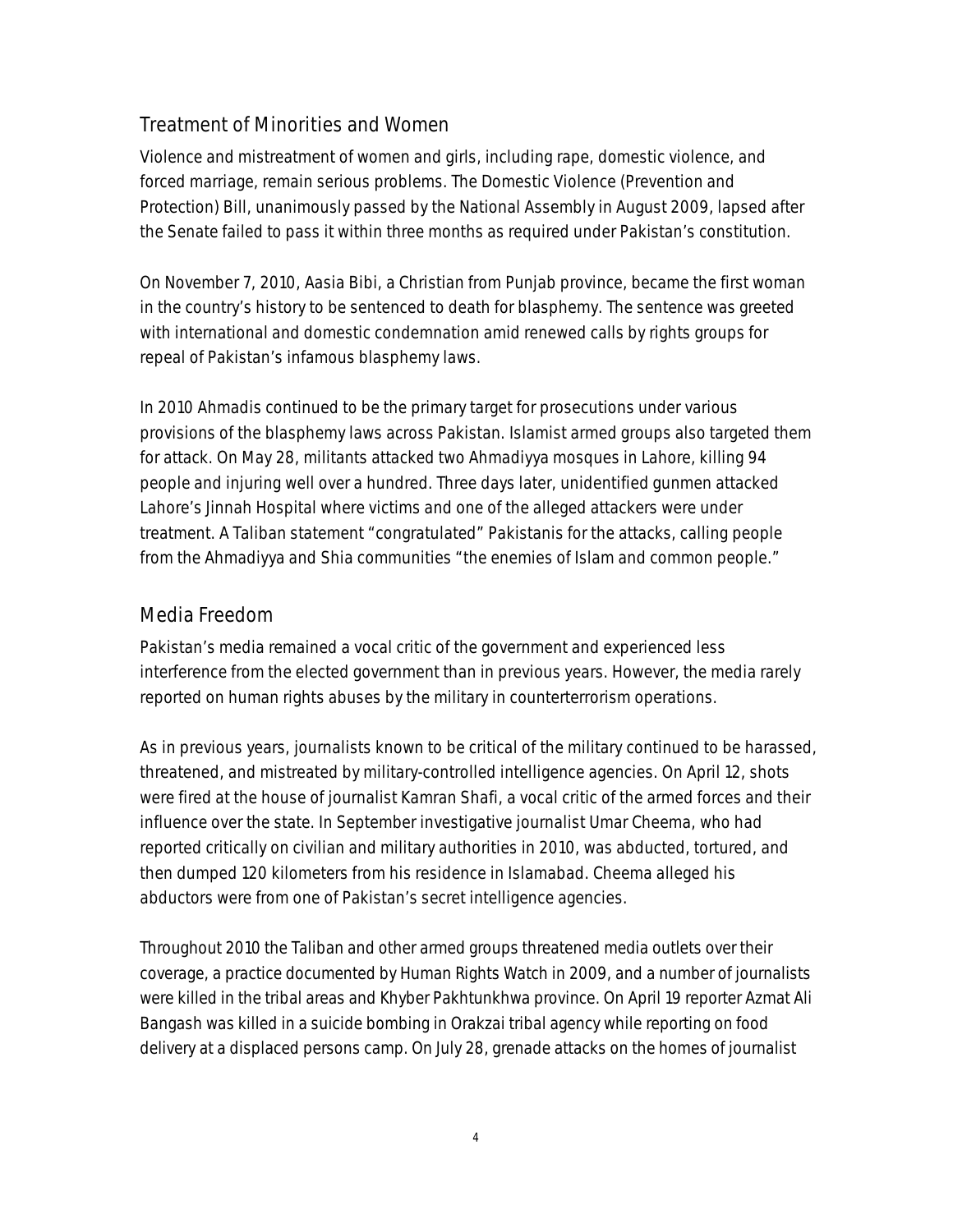Zafarullah Buneri and Imran Khan injured at least six women and children. Journalists Mujeebur Rehman Siddique and Mirsi Khan were both shot dead in September.

Bomb blasts in Quetta claimed by Islamist armed groups killed cameraman Malik Arif on April 16 and cameraman Ejaz Raisani and television station driver Mohammad Sarwar during a religious procession on September 3.

British-Pakistani documentary filmmaker Asad Qureshi was finally released on September 9 after being held captive for five months by a group calling itself the "Asian Tigers."

In October the ruling Pakistan Peoples Party announced a boycott of Geo TV, an antigovernment television channel, and affiliated newspapers. When the government's former information minister Sherry Rehman appeared on the channel, President Asif Ali Zardari in retaliation ordered PPP activists to besiege Rehman's Karachi home for several hours, threatening her and her family.

Chief Justice Chaudhry and provincial high courts effectively muzzled criticism of Pakistan's judiciary in the media. Journalists told Human Rights Watch that major television channels were informally advised by judicial authorities that they would be summoned to face contempt of court charges for criticizing or commenting unfavorably on judicial decisions or specific judges. Publications including the English-language newspapers Dawn and the News had to apologize publicly to the court and editors of the former faced contempt proceedings for publishing a story alleging misuse of office by the chief justice of the Sindh High Court.

### Key International Actors

The US remained Pakistan's most significant ally and was the largest donor to Pakistan's flood relief effort in 2010. However, as documented by Human Rights Watch throughout 2010, there were several instances where US aid to Pakistan appeared to contravene the Leahy Law. That law requires the US State Department to certify that no military unit receiving US aid is involved in gross human rights abuses, and when such abuses are found, they are to be thoroughly and properly investigated. In October the US sanctioned six units of the Pakistani military operating in the Swat valley under the Leahy Law even as it announced a US\$2 billion military aid package for Pakistan to help the country meet unprecedented counterterrorism challenges.